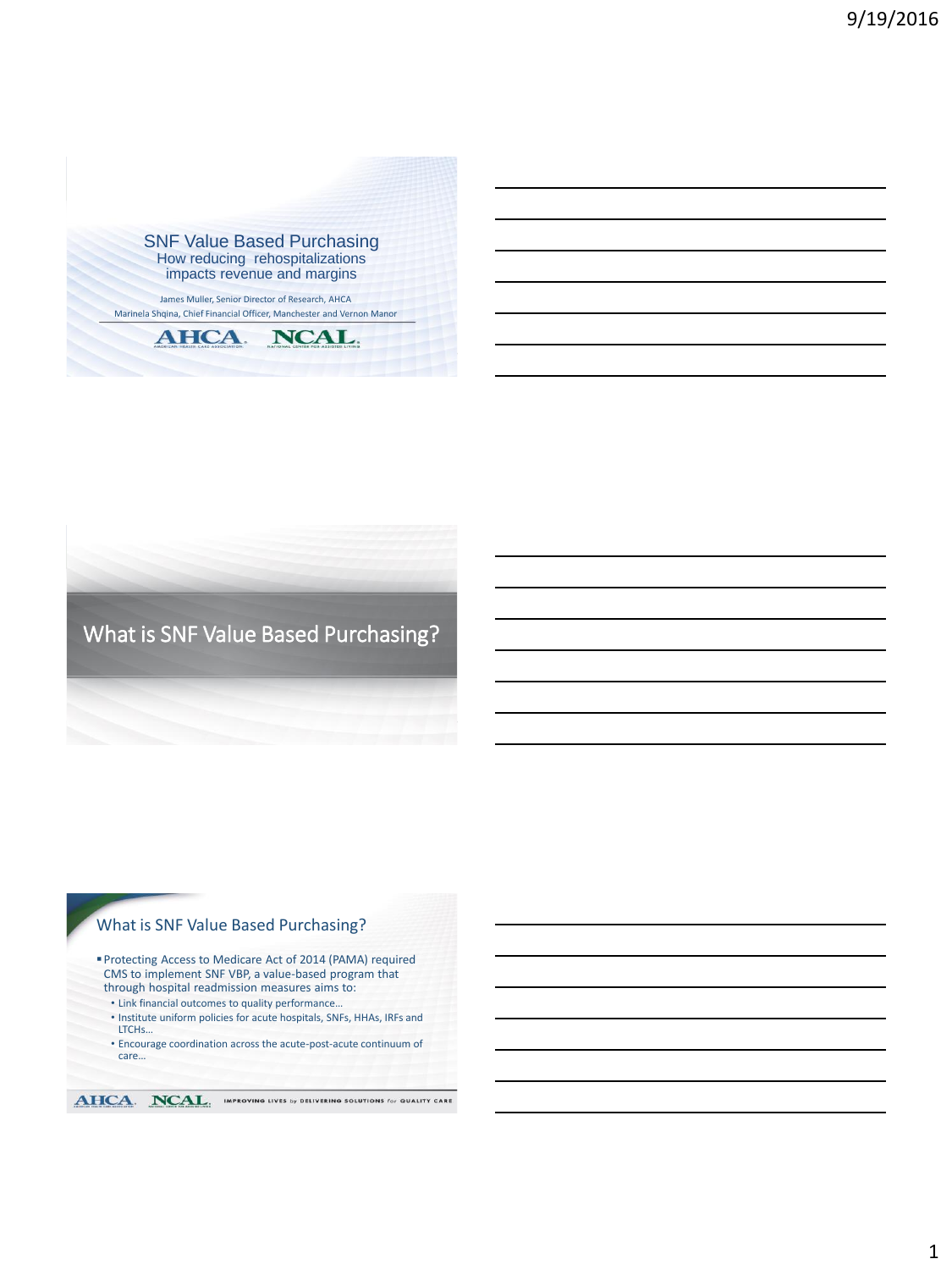### How does the program work?

- Establishes a 2% withhold to SNF Part A payments that can be earned back based on a SNF's rehospitalization rate and level of improvement
- Uses the SNFRM hospital readmission measure
- Catches *all* rehospitalizations within 30 days of admission to the SNF
- That is, rehospitalizations both directly from the SNF *and after discharge*
- *Holds hospitals, SNFs and the HHAs accountable for the readmissions in the VBP programs*

AHCA. NCAL. IMPROVING LIVES by DELIVERING SOLUTIONS for QUALITY CARE

When does the program start?

- Beginning in FY 2019, your Medicare A rates will be reduced by 2% to fund SNF VBP "incentive" payments
- Your SNF-PPS payments from 10/1/2018 9/30/2019 will be adjusted based on:
- …Your readmission performance for stays in 1/1/2017 12/31/2017 • … And if you're in around the worst 25% in the nation:
	- o Improvement from CY2015 to CY2017 can also help

| <b><i>NHCA</i></b>                                                                                                                                                  |  |  | IMPROVING LIVES by DELIVERING SOLUTIONS for QUALITY CARE |                             |  |  |  |  |  |                         |  |  |  |
|---------------------------------------------------------------------------------------------------------------------------------------------------------------------|--|--|----------------------------------------------------------|-----------------------------|--|--|--|--|--|-------------------------|--|--|--|
|                                                                                                                                                                     |  |  |                                                          | Performance Period (CY2017) |  |  |  |  |  | Payment Period (FY2019) |  |  |  |
| 2015a1 2015a2 2015a3 2015a4 2016a1 2016a2 2016a3 2016a4 2017a1 2017a2 2017a3 2017a4 2018a1 2018a3 2018a3 2018a4 2019a1 2019a2 2019a3 2019a4<br>Base Period (CY2015) |  |  |                                                          |                             |  |  |  |  |  |                         |  |  |  |

The current SNF-VBP policy concept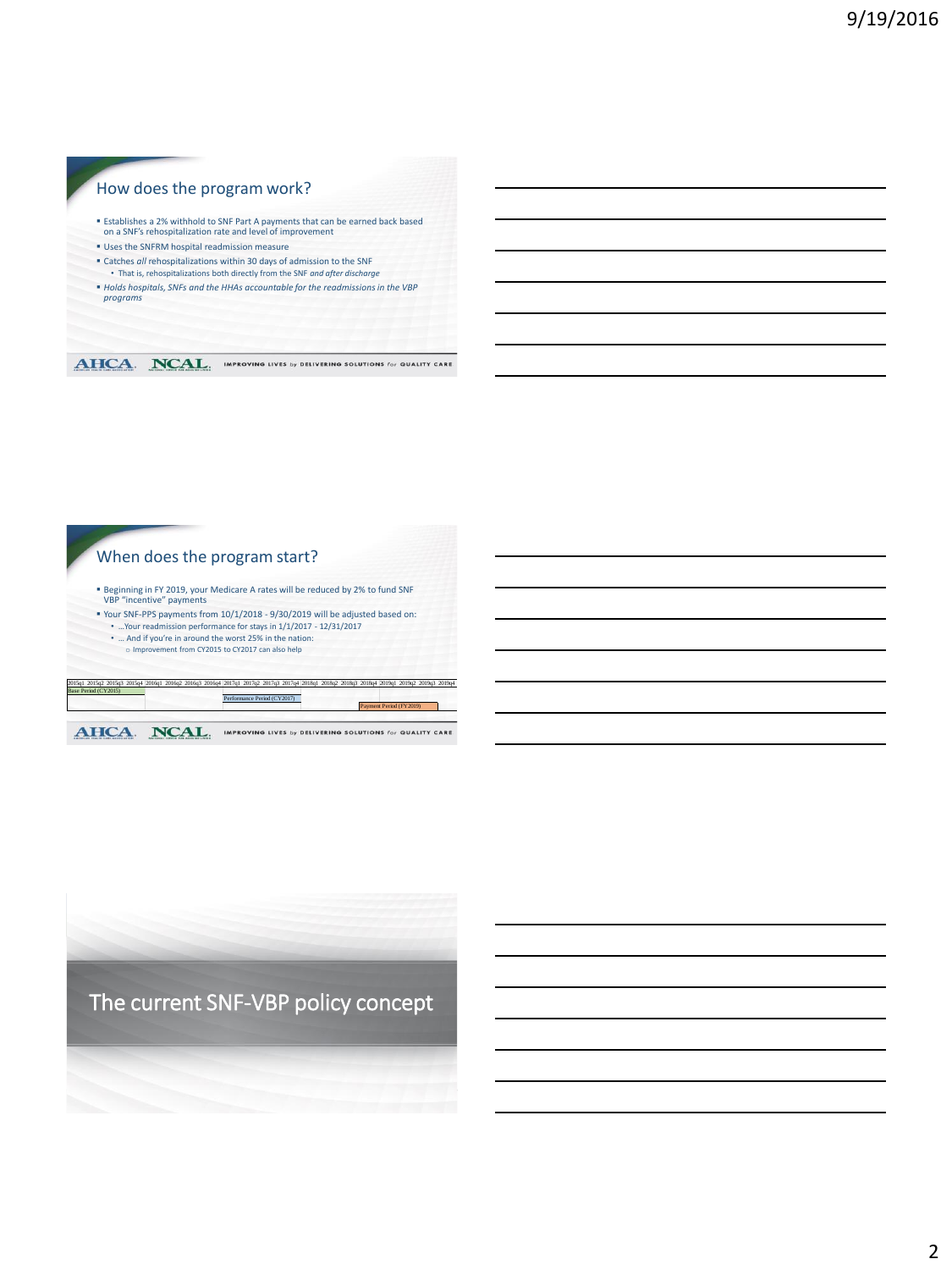#### A closer look at the current policy 2% of your SNF-PPS rate will be withheld, and some amount returned based on CY2017 readmissions achievement, and improvement since CY2015 CMS will adopt the Skilled Nursing Facility 30-Day All-Cause Readmission Measure, (SNFRM) as the SNF VBP measure • A claims based measure including observation stays, timelines, Part A only, post-discharge visualization • Includes potentially preventable readmissions o Will later be replaced by the SNF-PPR, which applies Yale algorithms to exclude potentially preventable readmissions • Excludes observation stays • Risk adjustment

AHCA. NCAL. IMPROVING LIVES By DELIVERING SOLUTIONS For QUALITY CARE

### The performance scoring equation

- Performance score is maximum of achievement and improvement
- Achievement score:
- If CY2017 SNFRM rate < 16.4%, then achievement score is 100
- If CY2017 SNFRM rate > 20.4%, then achievement score is 0
- Else:  $=\left(\boxed{9\,x\,\left(\frac{(SNF's\,Perf.\,Period\,Inverted\,Rate-Achievement\,Threshold)}{(Benchmark-Achievement\,Threshold)}\right)}+5\right)x\,10$

#### **Improvement score:**

- If CY2017 SNFRM rate < 16.4%, then improvement score is 90
- If CY2017 SNFRM rate > CY2015 SNFRM rate, then improvement score is 0 • Else:
- $-\left(\left|10\,x\left(\frac{(SNF\,Perf.\,Period\,Inverted\,Rate-SNF\,Baseline\,Period\,Inverted\,Rate)}{(Backmark-SNF\,Baseline\,Period\,Inverted\,Rate)}\right)\right|-5\right)\times10$

AHCA. NCAL. IMPROVING LIVES by DELIVERING SOLUTIONS for QUALITY CARE

# The performance scoring equation

- Performance scores must be maximum of achievement score and improvement score
- Between 50-70% of the 2% that was withheld must be returned to SNFs
- Worst 40% must receive less back than best 60%
- SNFRM measure used initially and then replaced with the new measure that excludes potentially-preventable readmissions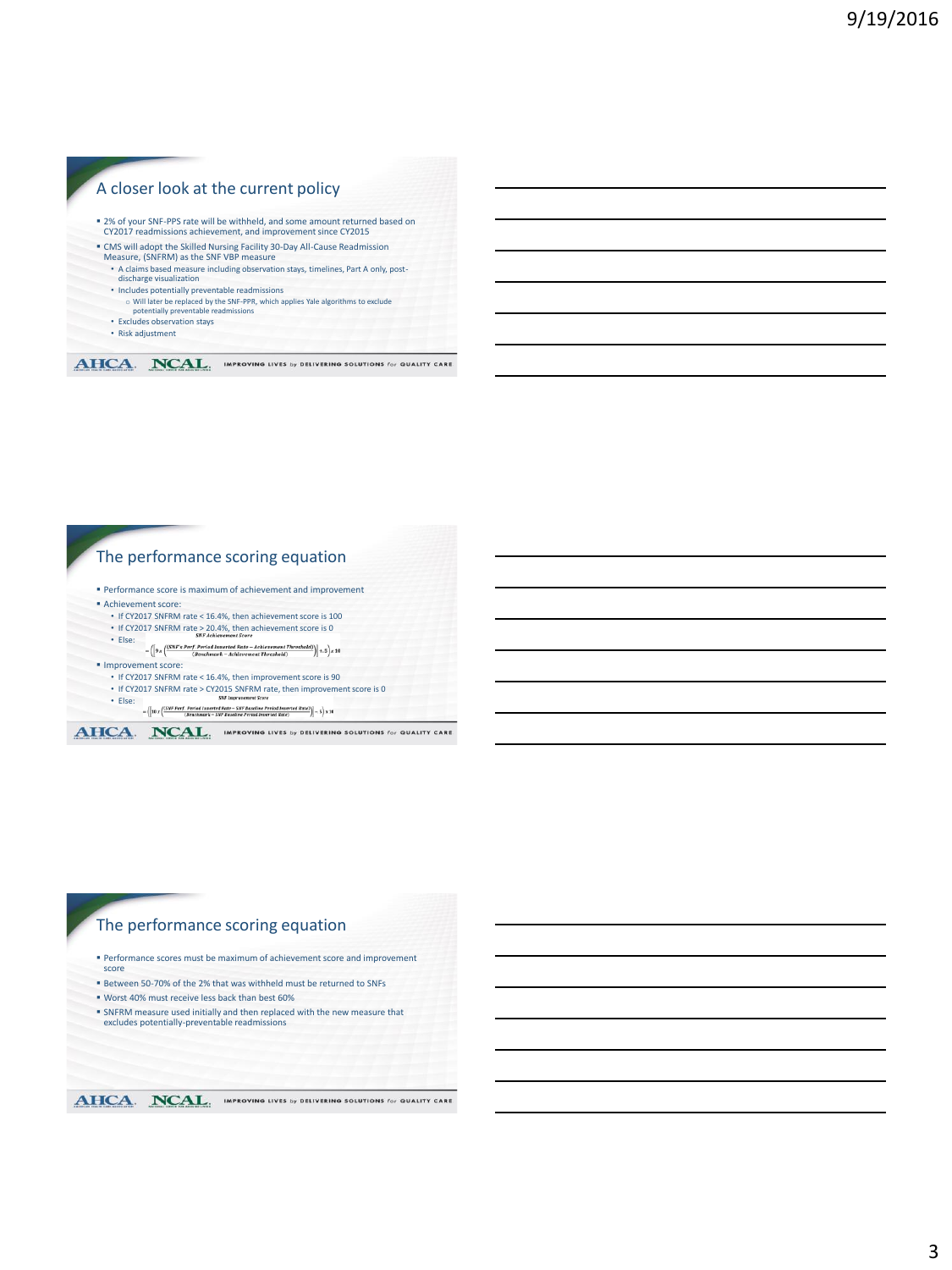### The Policy: what is finalized and what is not **ELocked down:** • The measure is SNFRM • The performance scoring equation Still to be decided in next year's proposed and final rules: • What of 50-70% of the 2% withheld shall be returned, in aggregate, to SNFs • Whether very best performers can experience a SNF-PPS rate *increase* due to VBP o Or whether the policy will be capped at 100% of the original SNF-PPS rate • Shape of the function that converts performance scores to VBP SNF-PPS rate adjustments AHCA. NCAL. IMPROVING LIVES by DELIVERING SOLUTIONS for QUALITY CARE

### TBD #1: 50-70% returned?

- **Biggest factor in policy**
- AHCA argued for 70% because it gives the biggest incentive for quality improvement
- CMS may be philosophically squeamish with 70%, but has no material fiscal impact on CMS
- Note, 50% only saves CMS \$128M compared to 70%
- This is referred to as "budget dust"

#### AHCA. NCAL. IMPROVING LIVES by DELIVERING SOLUTIONS for QUALITY CARE

### TBD #2: Whether SNF can have a SNF-PPS rate *increase* for excellent performance

- Can a VBP-adjusted SNF-PPS rate be higher than that before SNF-VBP?
- Irrelevant if CMS chooses to give back 50% of the withhold
- Not capping would significantly strengthen policy incentives
- Doesn't change savings to CMS that's determined by the 50-70% choice
- Again, philosophical
	- Hospitalization program capped • CMS squeamish about paying a provider *more*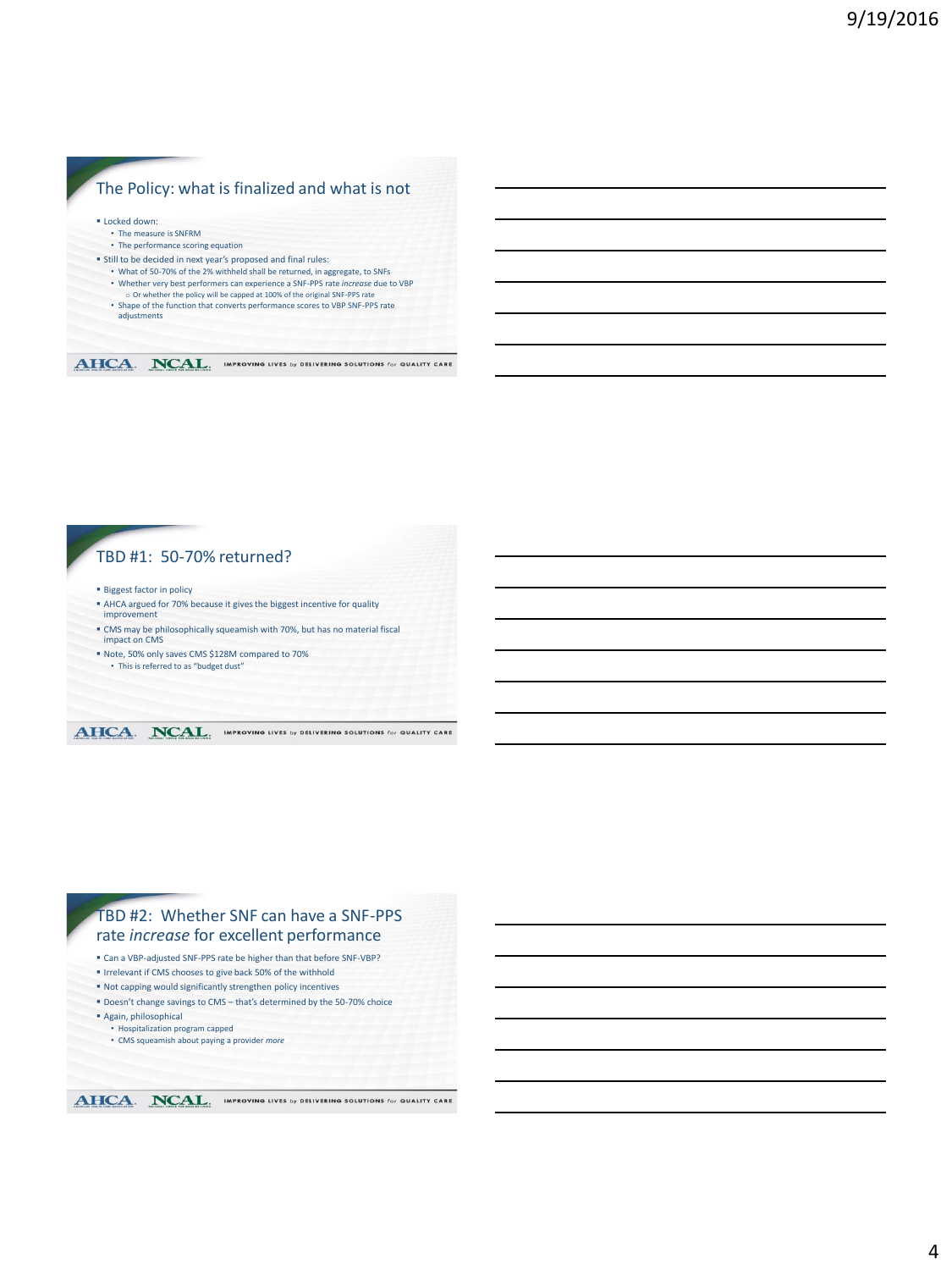



Simulation: The link between your readmissions performance and finances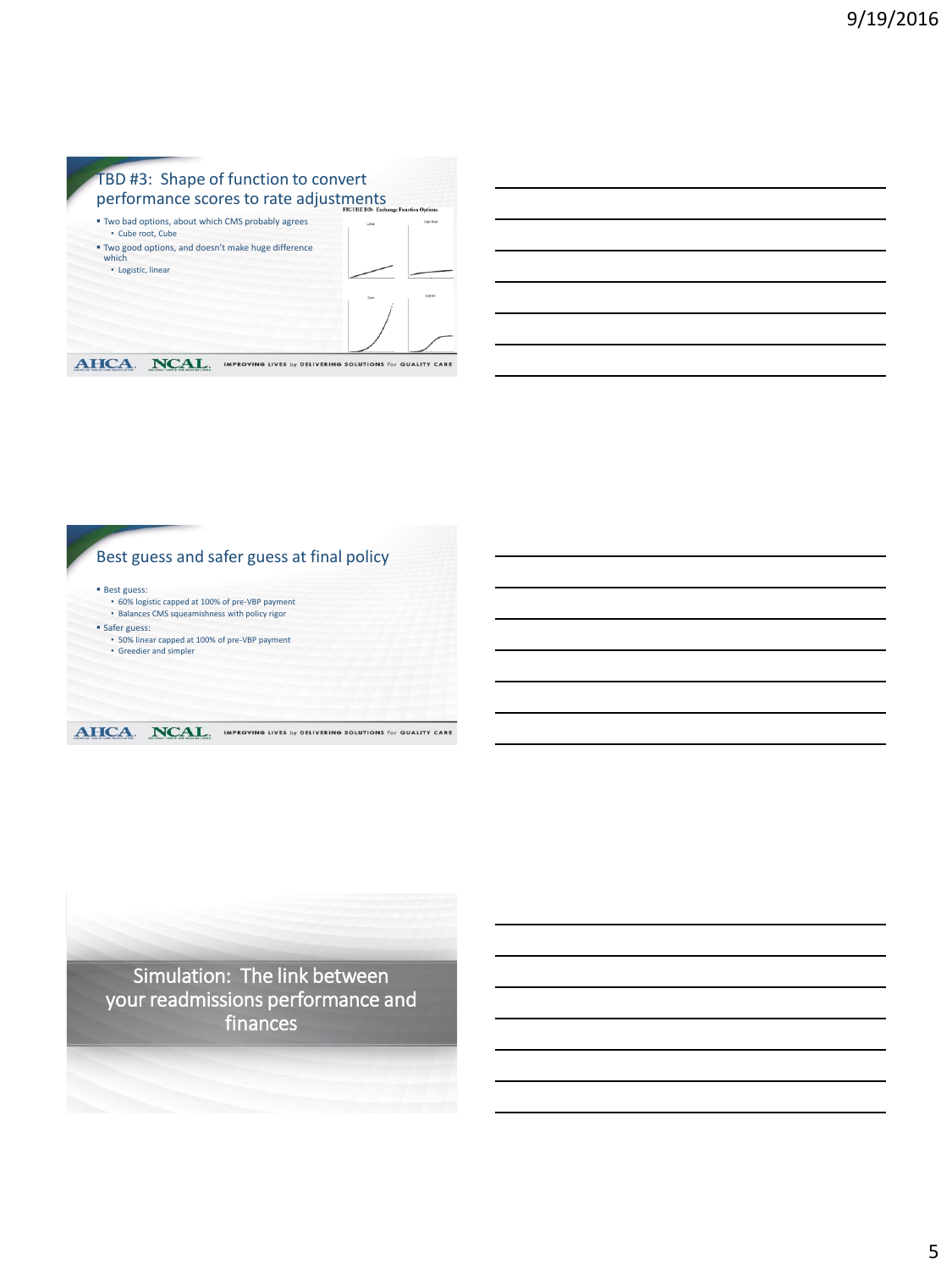





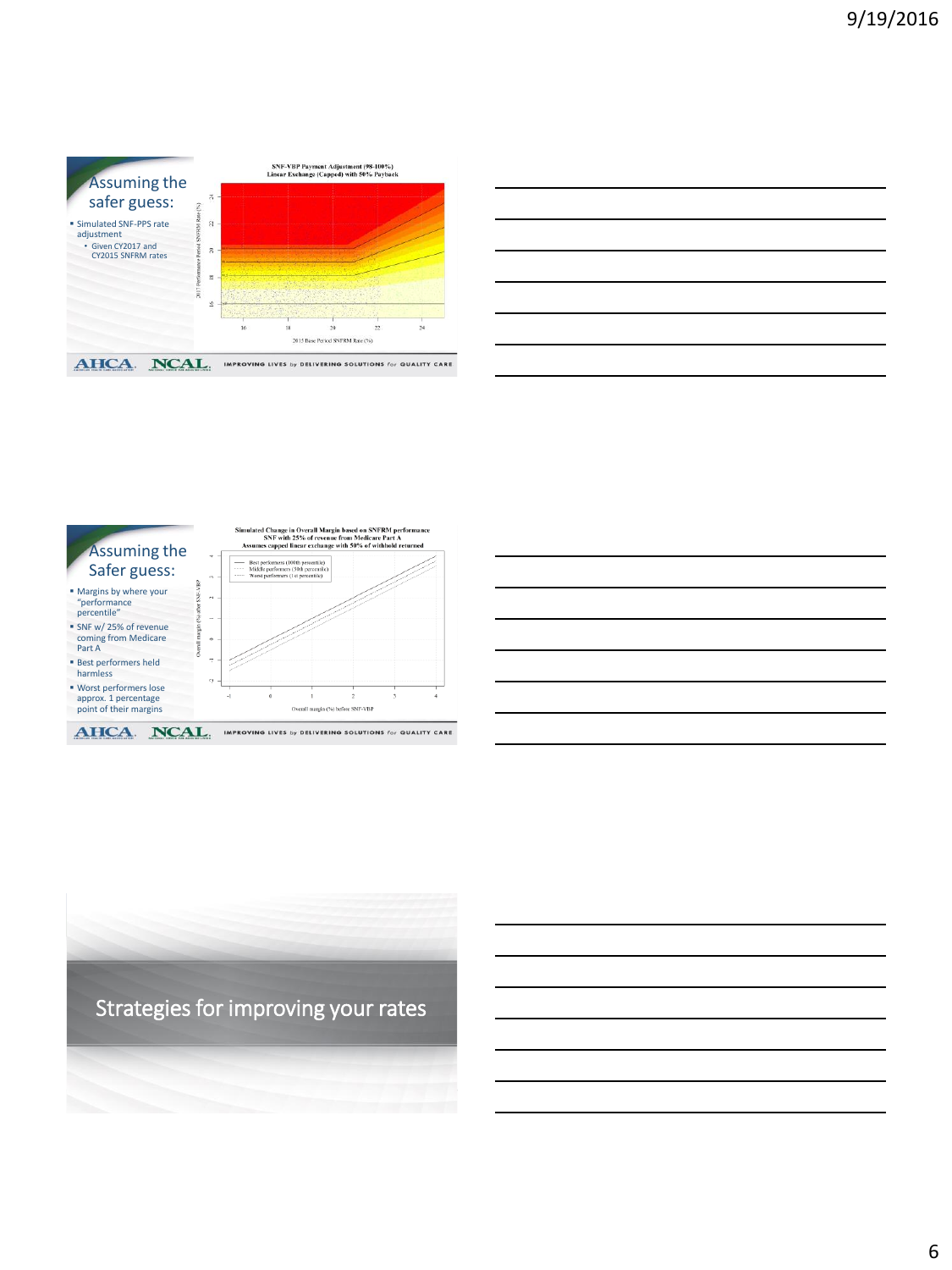|                                                                                                                                                                                         | Manchester Manor rehospitalization rate |  |  |  |  |  |                                                |  |  |  |  |  |  |  |
|-----------------------------------------------------------------------------------------------------------------------------------------------------------------------------------------|-----------------------------------------|--|--|--|--|--|------------------------------------------------|--|--|--|--|--|--|--|
| ■ Through PointRight® Pro™ 30 data visualization, we learned that we needed to<br>employ effective readmission reduction strategies to avoid financial threats<br>further down the road |                                         |  |  |  |  |  | Medicare 30-Day Rehospitalization<br>June 2016 |  |  |  |  |  |  |  |
|                                                                                                                                                                                         |                                         |  |  |  |  |  |                                                |  |  |  |  |  |  |  |
|                                                                                                                                                                                         |                                         |  |  |  |  |  |                                                |  |  |  |  |  |  |  |
|                                                                                                                                                                                         |                                         |  |  |  |  |  |                                                |  |  |  |  |  |  |  |
|                                                                                                                                                                                         |                                         |  |  |  |  |  |                                                |  |  |  |  |  |  |  |

|                        | Manchester Manor, post acute strategy for                                                                                   |  |
|------------------------|-----------------------------------------------------------------------------------------------------------------------------|--|
|                        | reducing readmissions                                                                                                       |  |
| readmission occurrence | Analyzed 2 year trends on 30 day readmissions to identify common denominators on                                            |  |
| addressed the issue    | " Found most readmissions linked to one MD paranoid of malpractice charges and                                              |  |
|                        | " Worked closely with Qualidigm to develop clinical protocols for managing high readmission conditions such as COPD and CHF |  |
|                        | " Invested in nursing education to enhance critical thinking                                                                |  |
|                        | " Implemented the INTERACT program to reduce 30 day readmission                                                             |  |

- 
- 
- 
- Implemented Advanced Care Planning<br>
complemented Advantiopated LOS immediately upon admission; identify obstacles such as 24 hr care<br>
anticipated, Pt/Family education, Psychiatric barriers, Living arrangements, Family issu

o Schedule 72-hour Post-Admission meeting with patient family and HHA nurse liaison to set clear discharge and post discharge expectations

AHCA. NCAL. IMPROVING LIVES by DELIVERING SOLUTIONS for QUALITY CARE

#### Manchester Manor, post acute strategy for reducing readmissions

- Implemented post-discharge follow up programs to inquire on the status of patient as well as using APRN services to refer high risk patients to as part of d/c plan into the community
- We expanded our in-house APRN coverage to 6 days per week including 1 weekend day. They also take calls 24/7 x 7 days/week
- Communicated readmission goals to all nurses and physicians and started sharing data measuring the progress
- We operationalized the 15% = 7.5 patients re-hospitalized per month. Nurses understand 7 or 8 patients per month much better than 15% per month
- We implemented quarterly meetings with Home Health Agencies With lower LOS, much of SNF risk is shared *after* patient is discharged
- 

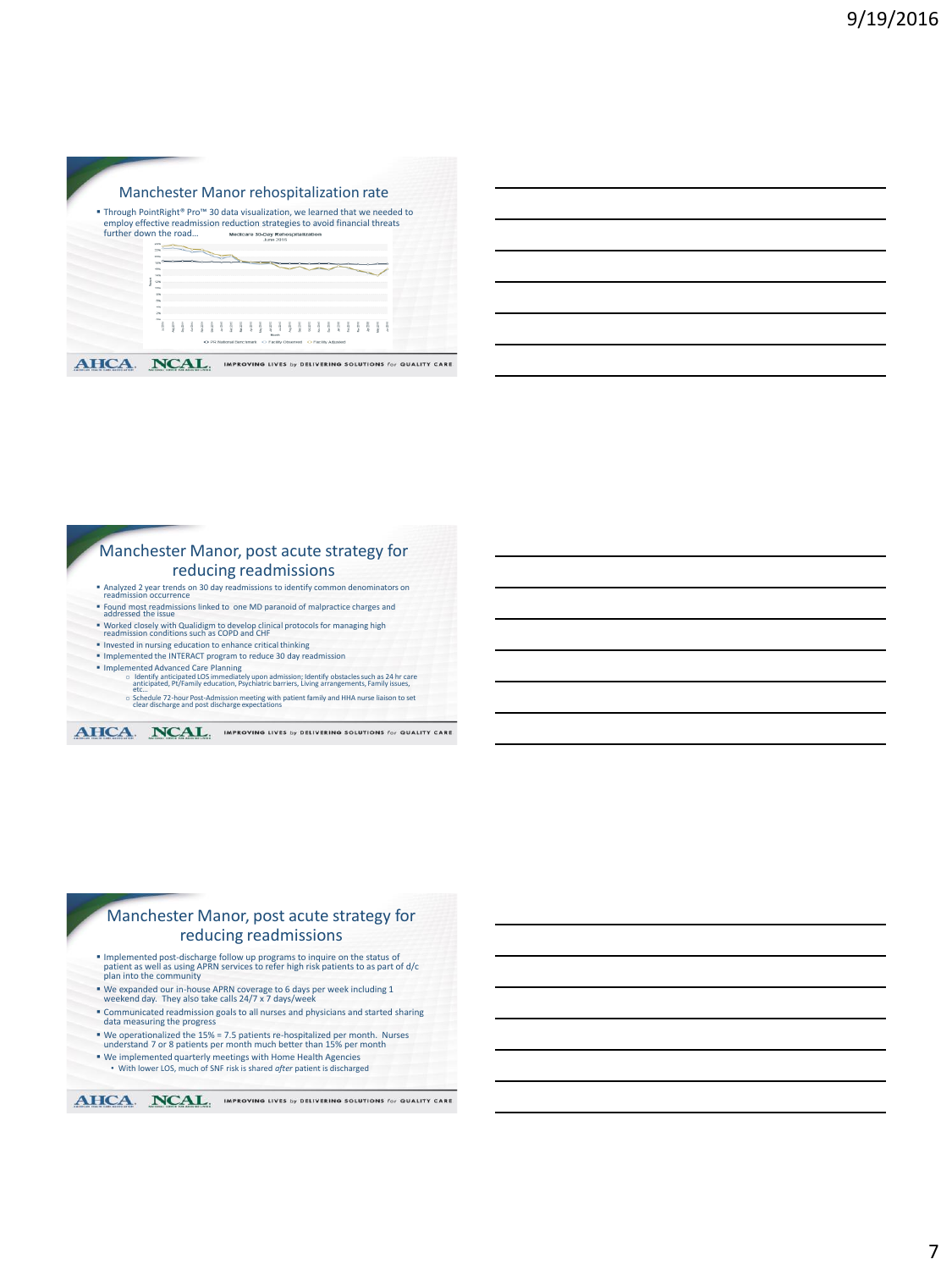#### Manchester Manor, post acute strategy for reducing readmissions Next Goal: Work with HHA to figure





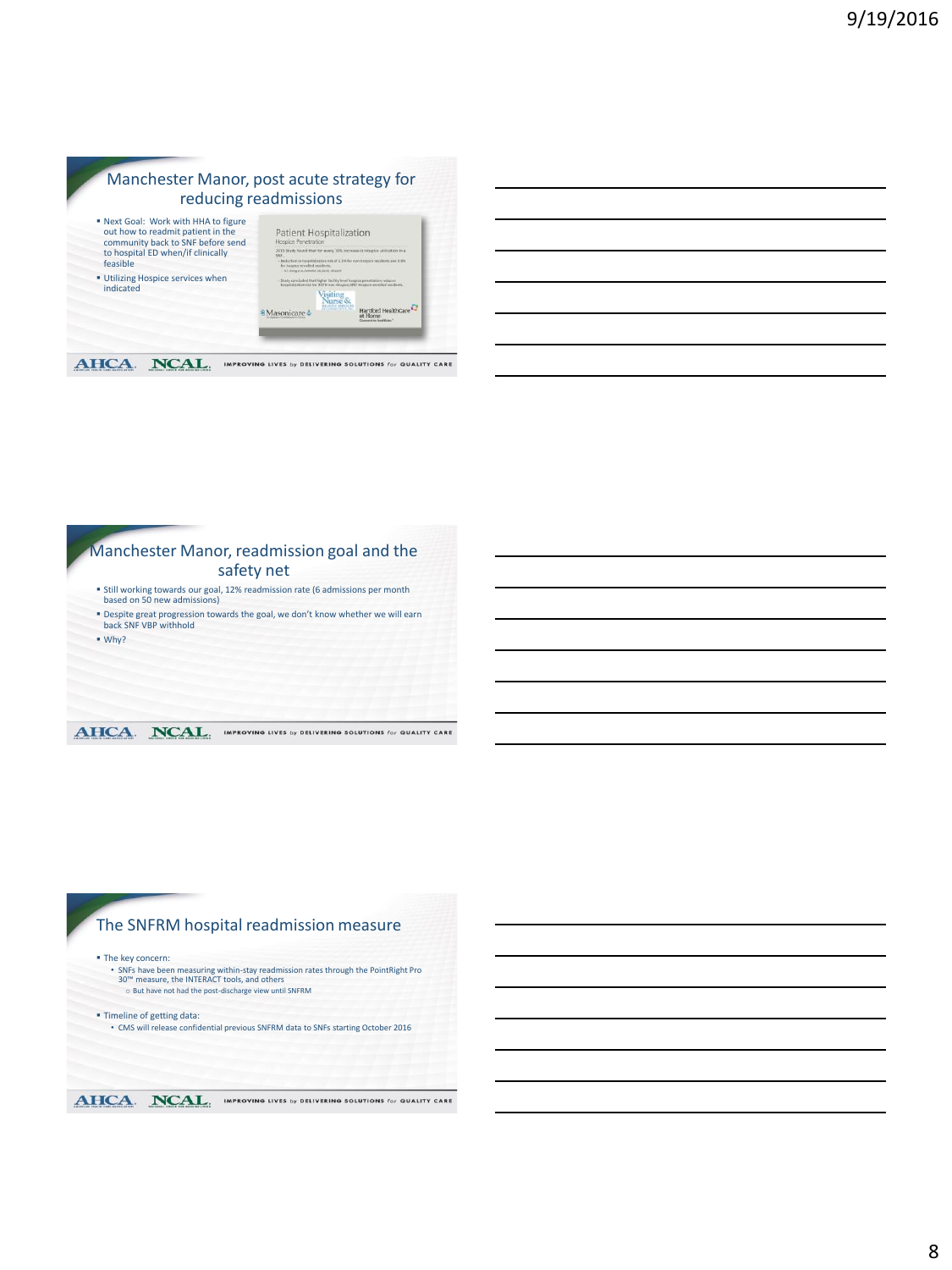